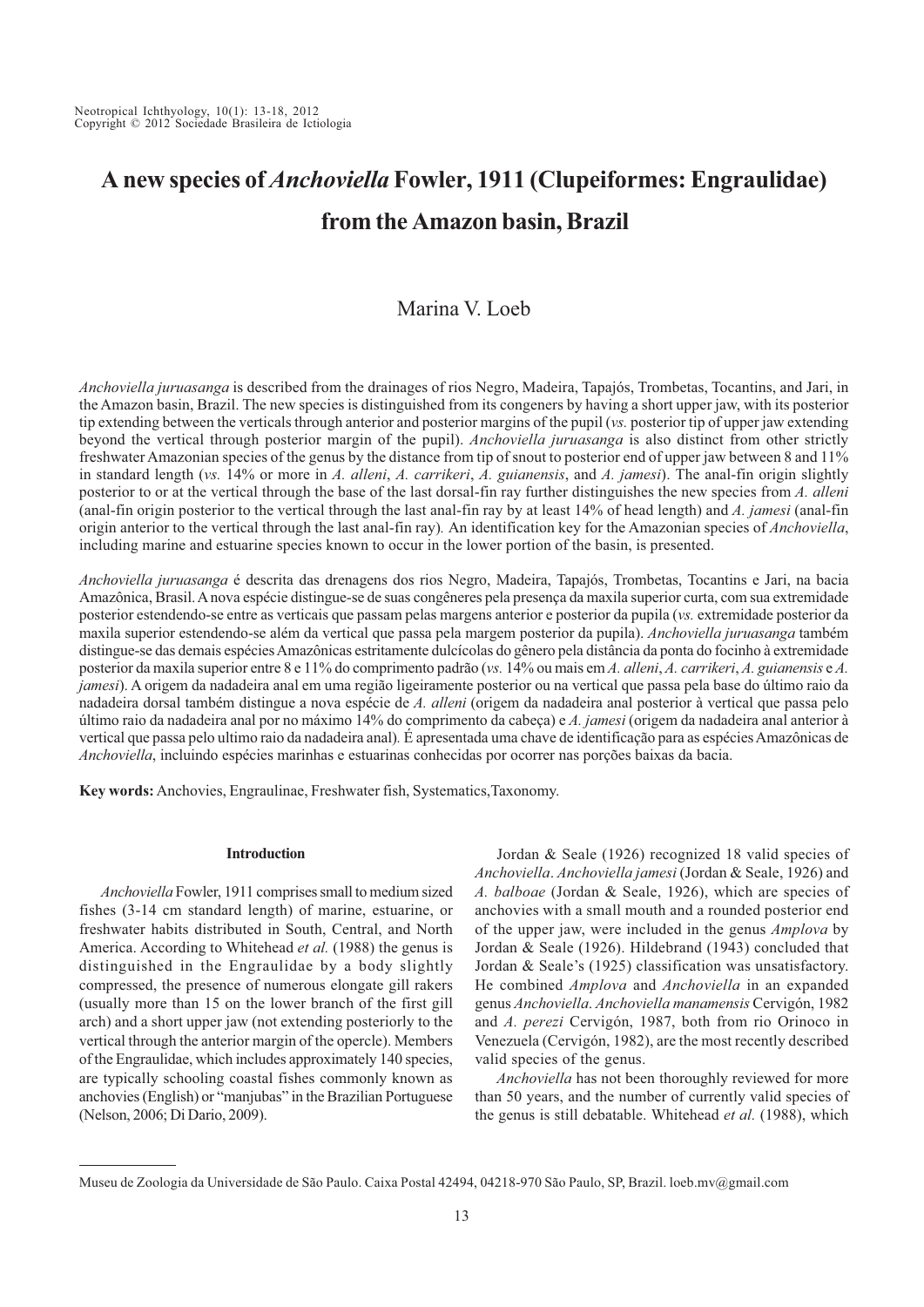presented the most recent comprehensive review of the Engraulidae, recognized 15 valid species of *Anchoviella.* Eschmeyer & Fricke (2012), on the other hand, recognized 18 valid species of the genus. In spite of discrepancies in those numbers, Whitehead *et al*. (1988) and Eschmeyer & Fricke (2012) recognized the validity of four strictly freshwater Amazonian species of *Anchoviella*: *A. alleni* (Myers, 1940), *A. carrikeri* Fowler, 1941, *A. guianensis* (Eigenmann, 1912), and *A. jamesi* (Jordan & Seale, 1926). *Anchoviella nattereri* (Steindachner, 1880), which supposedly inhabits the lower (probably estuarine) portion of the Amazon basin, is known only from the original description (Whitehead *et al.*, 1988). The species is sometimes recognized as valid (*e.g.* Kullander & Ferraris, 2003; Eschmeyer & Fricke, 2012; Menezes & Figueiredo, 2003), but Whitehead *et al*. (1988: 337) considered it as a possible senior synonym of the marine and estuarine *A. lepidentostole* (Fowler, 1911). Recently, Loeb (2009) considered *A. nattereri* as a *nomen dubium*.

During a recent review of the South American freshwater species of *Anchoviella* (Loeb, 2009), new species from the Amazon basin were discovered. One of those species is described herein. An identification key for the Amazonian species of *Anchoviella*, including coastal species known to occur in the lower portion of the basin, is also presented.

#### **Material and Methods**

Measurements and counts were taken according to Whitehead (1985) with the following modifications: caudal peduncle depth, measured at the origin of caudal fin; pelvic-fin length, measured from the base of the fin to the posterior tip of the longest pelvic-fin ray; prepelvic, prepectoral and preanal length, measured from tip of snout to the origin of the respective fin; pupil diameter, measured as the horizontal distance between pupil margins; lower jaw length, measured as the distance between anterior and posterior margins of the lower jaw; interorbital width, corresponding to the shortest distance between the orbits in dorsal view; length of pectoral and pelvic axillary scales, measured as the distance between the anterior and posterior margins of the axillary scale. Measurements and counts were taken in 41 type specimens (including holotype) on the left side of the specimen. Standard Length (SL) is expressed in mm and other measurements are expressed as either percentage of SL or Head Length (HL). Vertebral counts, presented in Table 1, are based on two cleared and stained specimens prepared according to Taylor & van Dyke (1985). Comparative material examined of the genus includes *Anchoviella alleni*, *A. carrikeri*, *A. guianensis*, and *A. jamesi* (the four valid Amazonian freshwater species of *Anchoviella*), two recently recognized but yet undescribed Amazonian species of *Anchoviella* (Loeb, 2009), and also *A. vaillanti* (Steindachner, 1908), from the São Francisco basin (Whitehead *et al.*, 1988). *Anchoviella brevirostris* (Günther, 1868), *A. cayenensis* (Puyo, 1946), and *A. lepidentostole*, which are coastal marine species known to occur in the lower portion of the Amazon basin, were also examined.

Institutional abbreviations are ANSP, Academy of Natural Sciences, Philadelphia, PA; INPA, Instituto Nacional de Pesquisas da Amazônia, Manaus, AM; MZUSP, Museu de Zoologia da Universidade de São Paulo, SP; MNRJ, Museu Nacional, Universidade Federal do Rio de Janeiro, RJ; MPEG, Museu Paraense Emílio Goeldi, Belém, PA.

#### **Results**

### *Anchoviella juruasanga,* **new species Figs. 1-2**

**Holotype.** MZUSP 109249, 42.4 mm SL. Brazil, Pará, rio Trombetas, upstream from mouth of Lago do Jacaré at Reserva Biológica de Trombetas, 01°20'S 56°51'W, 2 Aug 1979, R. M. C. Castro.

**Paratypes.** ANSP 192138 (20, 42.7-48.1mm SL), MNRJ 39086 (20, 42.0-49.8 mm SL), MPEG 22814 (20, 44.0-48.5 mm SL), MZUSP 15831 (243, 42.0-52.8 mm SL), all collected with holotype. INPA 7104 (30, 26.1-42.3 mm SL), Pará, rio Tapajós, near mouth of rio Cupari, 03°36'22.79"S 55°19'13.76"W, 26 Oct 1991, L. Rapp Py-Daniel & J. Zuanon. MZUSP 31422 (1, 39.2 mm SL), Rondônia, rio Madeira at Calama, 08°03'S 62°53'W, 9 Dec 1980, M. Goulding. MZUSP 52015 (2, 23.1-26.7 mm SL), Rondônia, rio Machado near its mouth, 08°04'S 62°4'W, 21 Nov 1970, Expedição Permanente à Amazônia. MZUSP 85397 (5, 21.90-25.80 mm SL), Rondônia, rio Machado near its mouth, 21 Nov 1975, Expedição Permanente à Amazônia.

**Non-type specimens examined.** MZUSP 8554 (1, 33.73 mm SL), Pará, Santarém, rio Tapajós, 02°25'S, 54°44'W, Dec 1967, Expedição Permanente à Amazônia. MZUSP 9228 (2, 19.77-19.87 mm SL), Pará, Santarém, rio Maicá, 02°35'S 54°22'W, 19-27 Oct 1971, Expedição Permanente à Amazônia. MZUSP 9420 (5, 38.69-40.83 mm SL), Pará, Santarém, rio Tapajós, 02°25'S 54°44'W, 10 Jan 1968, Expedição Permanente à Amazônia. MZUSP 18155 (3, 37.47-39.96 mm SL), Pará, Jatobal, rio Tocantins, 04°34'S 49°39'W, 17 Nov 1970, Expedição Permanente à Amazônia. MZUSP 28049 (2, 12.42- 23.27 mm SL) Amazonas, Ayrão Velho, rio Negro, north of ecological reserve of Anavilhanas, 06 Nov 1982, L. P. S. Portugal. MZUSP 29096 (5, 21.82-23.8 mm SL), Roraima, Marará, rio Branco, 01°30'S 61°16'W, 26 Oct 1979, M. Goulding. MZUSP 29121 (19, 24.29- 30.86 mm SL), and MZUSP 29122 (88, 73, 20.22-26.12 mm SL), Roraima, Marará, rio Branco, 01°30'S 61°16'W, 26 Oct 1979, M. Goulding. MZUSP 29123 (253, 24.33-32.41 mm SL), Rondônia, rio Madeira, at the junction with rio Machado, 08°04'S, 62°54'W, 15 Dec 1980, M. Goulding. MZUSP 73533 (1, 19.22 mm SL), Roraima, Marará, rio Branco, 01°30'S 61°16'W, 28 Oct 1979, M. Goulding. MZUSP 74315 (57, 18.94-22.21 mm SL), Roraima, Caracaraí, rio Branco near its mouth, 01°20'S 61°50'W, 12 Nov 1979, L. P. S. Portugal. MZUSP 85218 (3, 21.81-28.99 mm SL), Rondônia, rio Machado near its mouth, 08°04'S 62°54'W, 21 Nov 1975, Expedição Permanente à Amazônia. MZUSP 93487 (202, 18.79-26.9 mm SL), Pará, Pimental, rio Tapajós, 04°34'15"S, 56°15'39"W, 11 Nov 2006, L. M. Sousa & J. L. Birindelli. MZUSP 97302 (36, 21.70-30.20 mm SL), Pará, Novo Progresso, rio Jamanxim, near Vila Mil, 23 Oct. 2007, J. L. Birindelli *et. al*. MZUSP 97431 (78, 26.20-29.40 mm SL), Pará, Novo Progresso, rio Jamanxim, 07°43'51"S 55°16'36"W, 23 Oct 2007, J. L. Birindelli *et al*. MZUSP 102330 (105, 24.10-50.60 mm SL), Amapá, rio Jari, downstream of Cachoeira Santo Antônio, 00°46'54"S, 52°31'48"W, 11 Oct 2007, M. Carvalho *et.al*.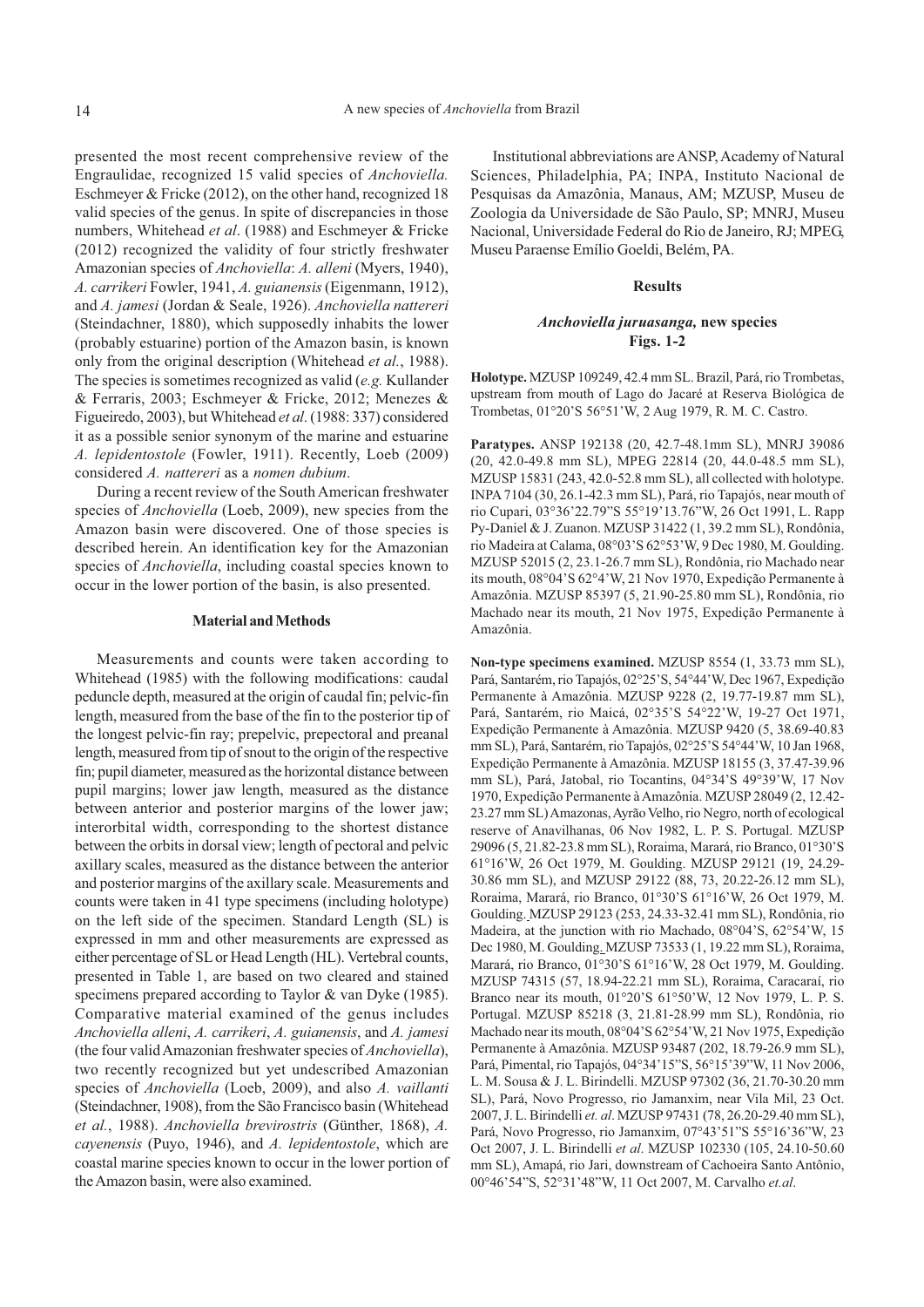

**Fig. 1.** *Anchoviella juruasanga*, holotype, MZUSP 15831, 42.4 mm SL, rio Trombetas, Trombetas, Pará State.

**Diagnosis.** *Anchoviella juruasanga* is distinguished from its congeners by having a short upper jaw, with its posterior tip extending between the verticals through anterior and posterior margins of the pupil (*vs.* posterior tip of upper jaw extending beyond the vertical through posterior margin of the pupil). *Anchoviella juruasanga* is also distinct from other strictly freshwater Amazonian species of the genus by the distance from tip of snout to posterior end of upper jaw between 8 and 11% in SL (*vs.* 14% or more in *A. alleni*, *A. carrikeri*, *A. guianensis*, and *A. jamesi*). The anal-fin origin slightly posterior to or at the vertical through the base of the last dorsal-fin ray further distinguishes the new species from *A. alleni* (anal-fin origin posterior to the vertical through the last anal-fin ray by at least 14% of HL) and *A. jamesi* (anal-fin origin anterior to the vertical through the last anal-fin ray)*.*

**Description.** Morphometric data of holotype and 40 paratypes is presented in Table 1. Body elongated, compressed laterally; greatest body depth at dorsal-fin origin. Dorsal body profile convex from snout tip to nostril, gently convex from nostril to dorsal-fin origin, approximately straight from latter point to caudal peduncle. Ventral body profile convex from anterior tip of lower jaw to posterior margin of orbit, gently convex from vertical through posterior margin of orbit to the posterior end of anal-fin base, nearly straight from latter point to the origin of lower caudal fin lobe. Caudal peduncle longer than deep. Vertebrae 39-40 (2 specimens examined).

Mouth inclined relative to body axis, sub-terminal, posterior tip of upper jaw rounded. Snout long, pointed in lateral view. Anterior tip of upper jaw distant from tip of snout by about 7.3 to 8.8% of HL. Posterior margin of upper jaw rounded, its posterior tip extending between the verticals through anterior and posterior margins of the pupil. Teeth pointed, small, slender, slightly recurved posteriorly, arranged in a single row in the premaxilla, maxilla and lower jaw.

Eye lateral on head, located dorsal to horizontal through pectoral-fin insertion; eye visible in dorsal and ventral views. Two confluent nostrils on each side of the head, the anterior elliptical and the posterior larger crescent-shaped. Lateral line absent.

Dorsal-fin rays ii-iii+11-12, origin closer to base of caudal fin than to tip of snout, not reaching the latter by 2.0 to 6.2% of SL, distal margin approximately straight. Anal-fin rays iiiii+12-13, its origin at vertical through base of last dorsal-fin ray, anterior rays longer. Pectoral-fin rays i+11-13, distal tip of longest pectoral-fin ray not reaching pelvic-fin origin by 6.0 to 13.0% of SL, distal margin slightly convex. Pectoralfin axillary scale absent in most specimens, probably lost during collecting or storage. Pelvic fin-rays i+6, distal tip of longest pelvic-fin ray not reaching anal-fin origin by 4.0 to



**Fig. 2.** *Anchoviella juruasanga*, freshly preserved specimen, MZUSP 103314, 46.0 mm SL, rio Jari, Monte Dourado, Pará State. Photo by J. L. Birindelli (MZUSP).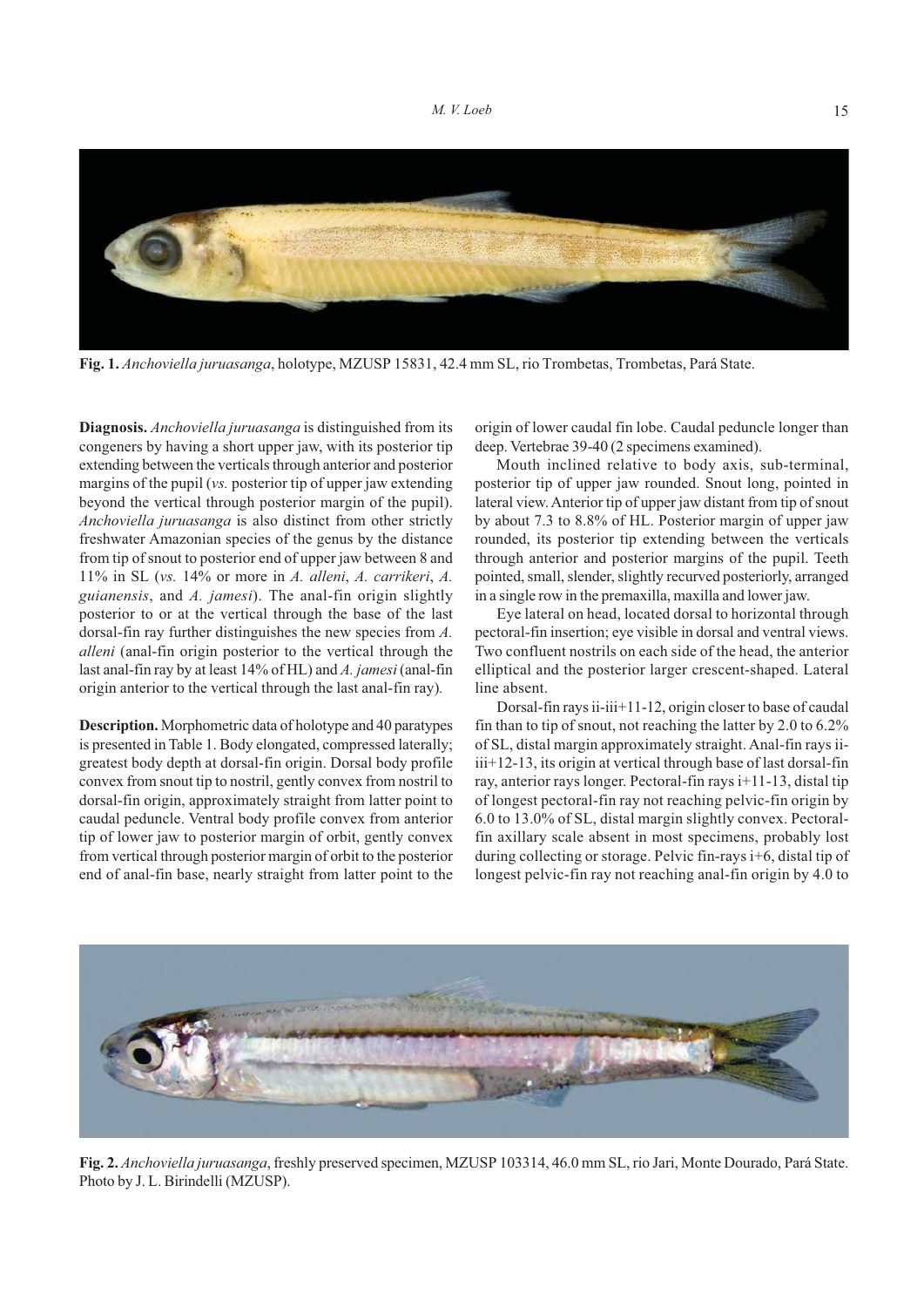9.9% of SL, distal margin slightly convex. Pelvic-fin axillary scale absent in most specimens, probably lost during collecting or storage. Base of anteriormost pelvic-fin ray closer to anal-fin origin than to base of anteriormost pectoralfin ray, failing to reach the latter by about 2.6 to 4.8% of SL. Caudal fin forked, upper and lower lobes equally developed. Caudal-fin rays 5,10/10,5.

Pseudobranchia present, shorter than eye, approximately 18 to 23% of HL. Gill rakers long and thin in the first branchial arch, 8-12 on the upper branch, 16-22 on the lower branch, 25 to 34 in total. Length of raker inserted in the angle of first gill arch between 14-17% of HL.

**Coloration in alcohol.** Body coloration pale to light yellowish or brownish. Longitudinal stripe pale to silver, absent in most preserved specimens, when present extending from posterior margin of head to caudal peduncle; width of the stripe 10-20% of HL at vertical through pectoral-fin origin, increasing posteriorly to 20-35% of HL at vertical through anal-fin origin. Dark spots present above and below the lateral stripe in some specimens, on top of the head, along the dorsum from origin of dorsal fin to caudal fin, along the ventrum, from origin of anal fin to caudal fin; also present along base of dorsal, anal, and caudal fins, and arranged in two vertical parallel stripes at caudal fin. Orbit and middle portion of the postorbital region in the head translucent to silver.

**Coloration of freshly preserved specimens.** Description of the coloration of freshly preserved specimens is based on a single specimen (MZUSP 103314, paratype, 46 mm SL; Fig. 2). Dorsum from the vertical through opercle to caudal fin above the longitudinal stripe translucent with dark spots; ventrum translucent from the vertical through opercle to caudal fin above the longitudinal stripe; posteriormost portion of upper and lower jaw and posteriormost portion of preorbital region also translucent. Dark spots present above the longitudinal stripe along body, on top of the head, along base of dorsal, anal and caudal fins, and also arranged in two vertical parallel stripes at caudal fin. Tip of upper and lower jaw, top of the head, base of dorsal and anal fins, above the longitudinal stripe, along the dorsum at caudal peduncle and at the anteriormost portion of caudal fin light yellowish. Postorbital region and longitudinal stripe along body silver, width of the stripe 25% of HL at vertical through pectoral-fin origin, increasing posteriorly to 30% of HL at vertical through anal-fin origin.

**Etymology.** In the Tupi language "juru" means mouth and "asanga" means short. The epithet *juruasanga*, thus, refers to the short maxilla, a diagnostic character of the species among congeners.

**Distribution.** *Anchoviella juruasanga* is known from tributaries of the middle and lower Amazon basin, Brazil, including rio Tapajós, rio Negro, rio Branco, rio Madeira, rio Trombetas, rio Tocantins, rio Maicá, and rio Jari (Fig. 3).



**Fig. 3.** Distribution map of *Anchoviella juruasanga*. Holotype indicated by white circle; paratypes and non-type material indicated by red circles.

**Remarks.** *Anchoviella juruasanga* is similar in terms of external morphology to *A. jamesi* and *Amazonsprattus scintilla* Roberts, 1984, which are paedomorphic engraulids known to co-occur with *A. juruasanga* in some rivers of the Amazon basin, such as the rio Jari. These three species share a short upper jaw, which, nevertheless, differs in terms of relative lengths. In *A. jamesi* the posterior tip of the upper jaw extends beyond the vertical through the posterior margin of the orbit by about ¼ the orbit diameter. The upper jaw of *A. juruasanga* is shorter than that of *A. jamesi*, with its posterior tip extending between the verticals through anterior and posterior margins of the pupil. In *Amazonsprattus scintilla* the upper jaw is extremely short compared to the condition typically present in the Engraulidae, and its posterior tip is located in a region anterior to the vertical through the anterior margin of the orbit (Whitehead *et al.*, 1988). Another morphological difference between these three species is the relative position of the fins: in *A. juruasanga* the anal-fin origin is located in a region immediately posterior to the vertical through the base of the last dorsal-fin ray, whereas in *Amazonsprattus scintilla* and in *A. jamesi* the anal-fin origin is located at the vertical through the anterior quarter of the dorsal-fin base. The non-type material listed in the description was used in the color diagnosis, and also for inferring the distribution of the species.

#### **Identification key of** *Anchoviella* **from the Amazon basin.**

| 1a. Anal-fin origin at the vertical through base of last dorsal-  |
|-------------------------------------------------------------------|
|                                                                   |
| 1b. Anal-fin origin anterior to the vertical through base of last |
|                                                                   |
| 2a. Posterior margin of upper jaw extending between the           |
| verticals through anterior and posterior margins of the pupil     |
|                                                                   |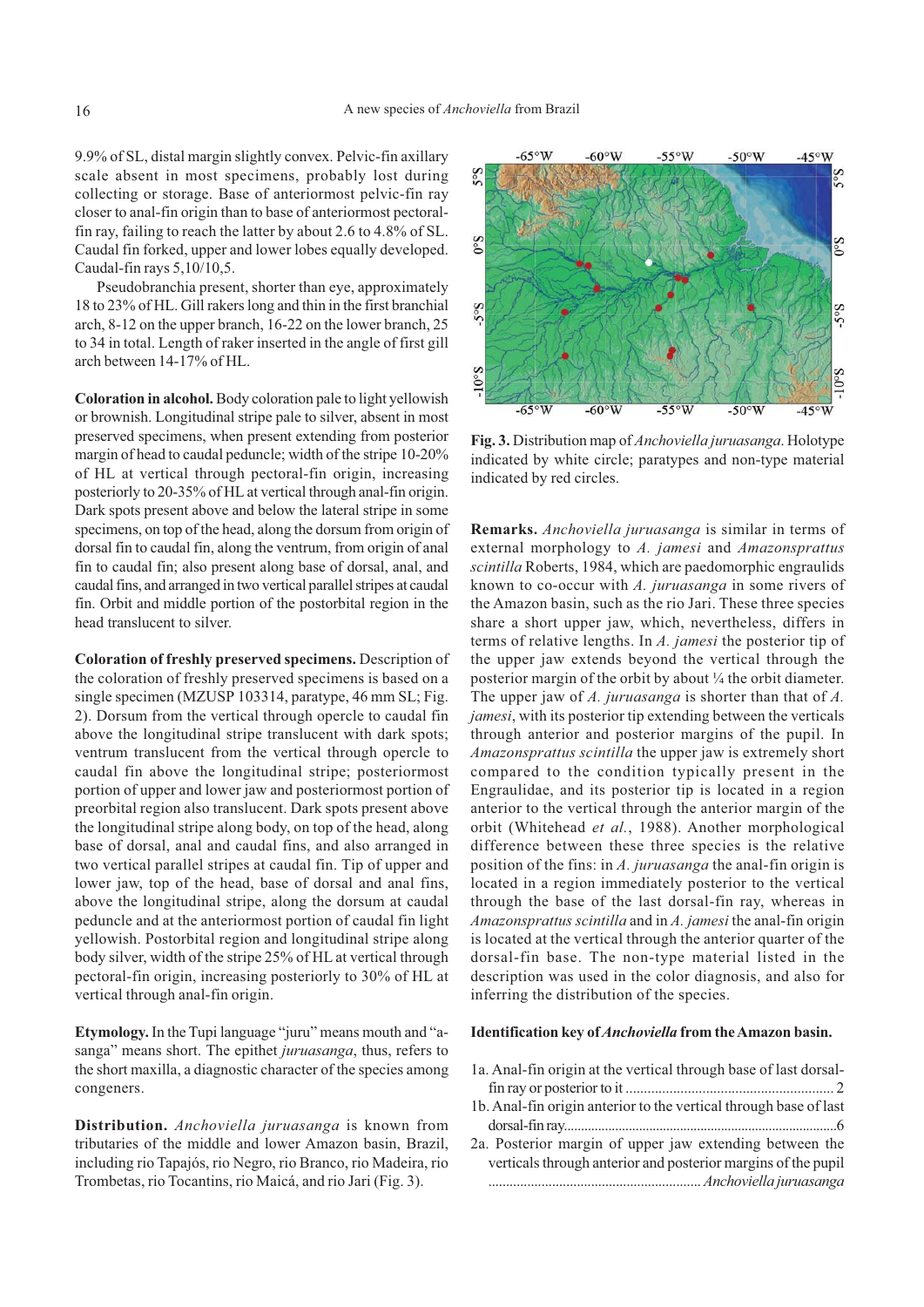| 2b. Posterior margin of upper jaw extending beyond the                                                                                                                                         | 7a. Number of rakers in the lower branch of first branchial                                                                                                                                                                                             |
|------------------------------------------------------------------------------------------------------------------------------------------------------------------------------------------------|---------------------------------------------------------------------------------------------------------------------------------------------------------------------------------------------------------------------------------------------------------|
|                                                                                                                                                                                                | arch 12-16; posterior margin of upper jaw extending beyond                                                                                                                                                                                              |
| 3a. Number of rakers in the lower branch of first branchial                                                                                                                                    | the vertical through posterior margin of orbit by 14-16% of                                                                                                                                                                                             |
| arch 29-35; anal-fin rays 15-17  Anchoviella cayenensis                                                                                                                                        |                                                                                                                                                                                                                                                         |
| 3b. Number of rakers in the lower branch of first branchial                                                                                                                                    | 7b. Number of rakers in the lower branch of first branchial                                                                                                                                                                                             |
|                                                                                                                                                                                                | arch 18-25; posterior margin of upper jaw extending beyond                                                                                                                                                                                              |
| 4a. Anal-fin origin posterior to the vertical through base of                                                                                                                                  | the vertical through posterior margin of orbit by 16-21% of                                                                                                                                                                                             |
| last dorsal-fin ray by 14% or more of HL; upper jaw                                                                                                                                            |                                                                                                                                                                                                                                                         |
| extending posteriorly beyond the posterior margin of the                                                                                                                                       |                                                                                                                                                                                                                                                         |
| orbit by about 10 to 15% of HL  Anchoviella alleni                                                                                                                                             |                                                                                                                                                                                                                                                         |
| 4b. Anal-fin origin at vertical through base of last dorsal-fin                                                                                                                                |                                                                                                                                                                                                                                                         |
| ray or posterior to it by less than 10% of HL; upper jaw                                                                                                                                       | 9a. Posterior margin of upper jaw extending under the vertical                                                                                                                                                                                          |
| extending posteriorly beyond the posterior margin of the                                                                                                                                       | through posterior margin of orbit; number of rakers in the                                                                                                                                                                                              |
|                                                                                                                                                                                                |                                                                                                                                                                                                                                                         |
| 5a. Posterior margin of upper jaw extending beyond the                                                                                                                                         |                                                                                                                                                                                                                                                         |
| vertical through posterior margin of orbit by 18-25% of HL                                                                                                                                     | 9b. Posterior margin of upper jaw extending beyond the                                                                                                                                                                                                  |
|                                                                                                                                                                                                | vertical through posterior margin of orbit by 7-11% of HL;                                                                                                                                                                                              |
| 5b. Posterior margin of upper jaw extending beyond the                                                                                                                                         | number of rakers in the lower branch of first branchial arch                                                                                                                                                                                            |
| vertical through posterior margin of orbit by 7-11% of HL<br>6a. Anal-fin origin at the vertical through midpoint of dorsal-<br>6b. Anal-fin origin posterior to the vertical through midpoint | Comparative material. Amazonsprattus scintilla: MZUSP 92908<br>(71, 21.3-25.1 mm SL), Amazonas, igarapé Castanha, downstream<br>Santa Rosa community, 00°05'26"S 69°39'57"W, 28 Nov 2006,<br>F. Lima. Anchoviella alleni: MZUSP 18485 (5, 68.3-75.35 mm |

Table 1. Morphometrics and meristics of *Anchoviella juruasanga*. n = number of examined specimens, SD = Standard Deviation (frequency in parenthesis)**.**

l,

|                                     | Holotype | $\mathbf n$    |                                                                      | Range                           |       | <b>SD</b> |  |  |
|-------------------------------------|----------|----------------|----------------------------------------------------------------------|---------------------------------|-------|-----------|--|--|
| Standard length, SL (mm)            | 42.4     | 41             | 19.3                                                                 | 51.5                            | 34.00 | 10.00     |  |  |
| Head length, HL (mm)                | 10.8     | 41             | 5.2                                                                  | 12.4                            | 8.37  | 2.22      |  |  |
| Percentages of standard length      |          |                |                                                                      |                                 |       |           |  |  |
| Body depth                          | 16.37    | 41             | 10.47                                                                | 16.56                           | 13.82 | 1.88      |  |  |
| Caudal peduncle depth               | 8.36     | 41             | 7.05                                                                 | 9.13                            | 8.03  | 0.57      |  |  |
| Dorsal-fin base length              | 11.21    | 41             | 11.01                                                                | 14.81                           | 12.57 | 1.10      |  |  |
| Anal-fin base length                | 11.50    | 41             | 11.08                                                                | 15.98                           | 13.09 | 1.31      |  |  |
| Pelvic fin length                   | 10.81    | 41             | 8.81                                                                 | 13.13                           | 10.79 | 1.06      |  |  |
| Pectoral fin length                 | 14.42    | 41             | 9.73                                                                 | 14.99                           | 13.06 | 1.45      |  |  |
| Predorsal length                    | 53.38    | 41             | 49.42                                                                | 55.43                           | 52.21 | 1.63      |  |  |
| Preanal length                      | 65.26    | 41             | 61.23                                                                | 68.60                           | 64.54 | 1.81      |  |  |
| Prepelvic length                    | 44.47    | 41             | 42.47                                                                | 47.90                           | 45.07 | 1.43      |  |  |
| Prepectoral length                  | 24.13    | 41             | 22.14                                                                | 27.85                           | 24.47 | 1.42      |  |  |
| Pectoral-fin axillary s cale length | 8.36     | 30             | 3.45                                                                 | 11.31                           | 6.93  | 2.19      |  |  |
| Pel vic-fin axillary scale length   | 4.03     | 16             | 2.70                                                                 | 6.64                            | 4.03  | 1.09      |  |  |
| Head length                         | 24.36    | 41             | 22.43                                                                | 28.07                           | 24.82 | 1.37      |  |  |
|                                     |          |                | Percentages of head length                                           |                                 |       |           |  |  |
| Snout length                        | 22.13    | 41             | 17.25                                                                | 24.98                           | 21.30 | 2.47      |  |  |
| Orbital diameter                    | 32.96    | 41             | 29.20                                                                | 36.66                           | 31.49 | 2.18      |  |  |
| Upper Jaw length                    | 46.92    | 41             | 40.24                                                                | 47.95                           | 44.01 | 2.73      |  |  |
| Lower Jaw length                    | 46.00    | 41             | 43.33                                                                | 49.93                           | 46.93 | 2.13      |  |  |
| Interorbital width                  | 22.31    | 41             | 19.04                                                                | 26.55                           | 22.48 | 2.47      |  |  |
| M eristi cs                         | Holotype | $\mathbf n$    |                                                                      | Range                           |       |           |  |  |
| Total dorsal-fin rays               | 15       | 40             |                                                                      | $13(4)$ , $14(26)$ , $15(10)$   |       |           |  |  |
| Total anal-fin rays                 | 15       | 38             |                                                                      | 14(7), 15(15), 16(16)           |       |           |  |  |
| Total pectoral-fin rays             | 13       | 37             |                                                                      | 12(8), 13(24), 14(5)            |       |           |  |  |
| Total pelvic-fin rays               | 7        | 20             |                                                                      | 7(20)                           |       |           |  |  |
| Vertebrae                           |          | $\overline{c}$ |                                                                      | 39(1), 40(1)                    |       |           |  |  |
|                                     |          |                | Gill rackers on <sup>1st</sup> gill arch                             |                                 |       |           |  |  |
| Upper branch                        | 11       |                |                                                                      | 8(1), 9(7), 10(5), 11(7), 12(9) |       |           |  |  |
| Lower branch                        | 21       |                | $16(2), 17(4), 18(3), 19(7), 20(7), 21(5), 22(1)$                    |                                 |       |           |  |  |
| Total                               | 32       |                | 25(3), 26(2), 27(3), 28(2), 29(2), 30(4), 31(4), 32(4), 33(4), 34(1) |                                 |       |           |  |  |